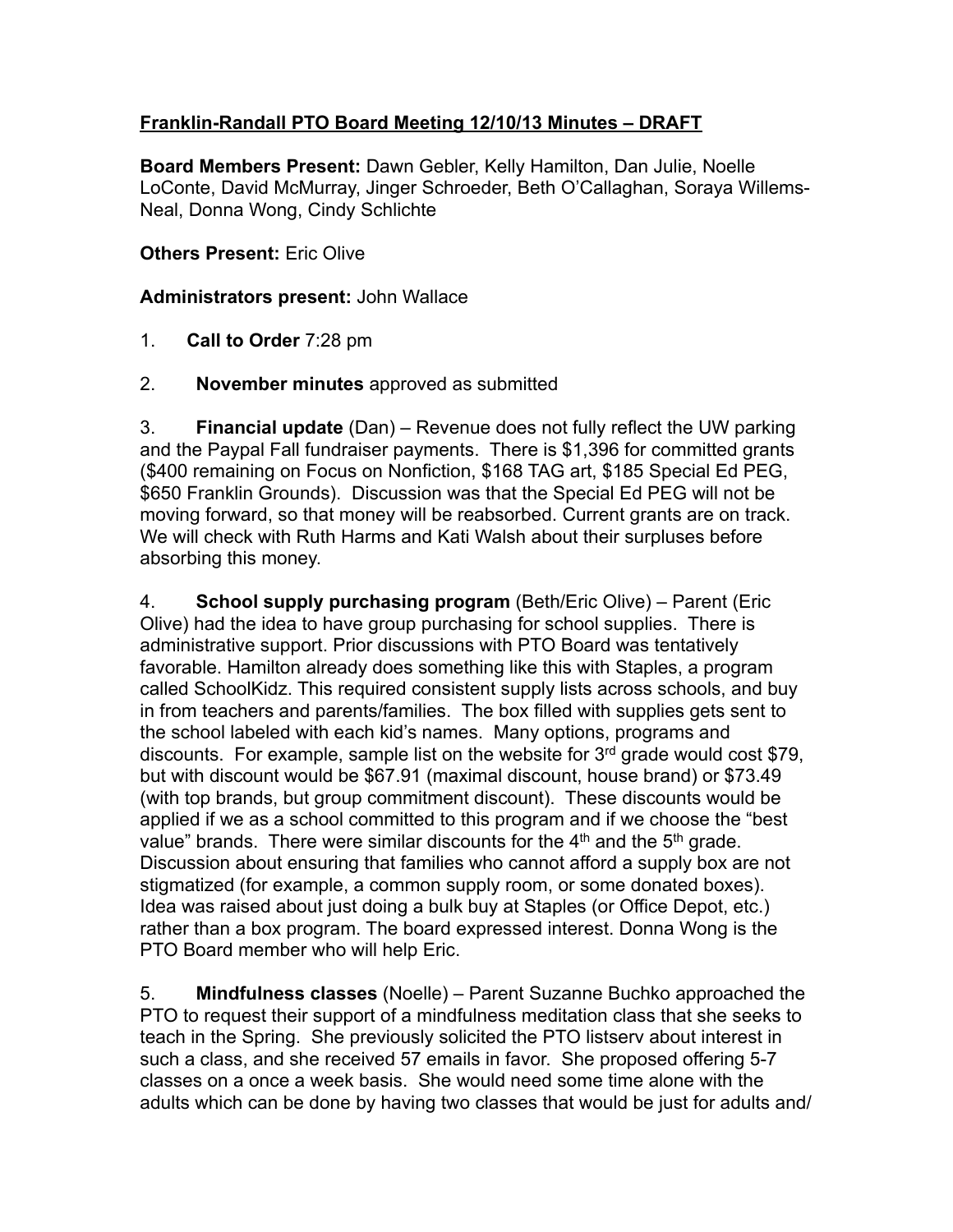or providing childcare for the kids (families could split the cost of childcare). She would ask people to commit to all of the classes so that they could build a bit of community during the time of the class. She would be open to an after school or evening class. She would also do a class for families with K-2nd grade kids, and one for families with 3-5th grade kids. Children would not be allowed to attend without a significant adult. Class size would need to be small.

Question raised about where she was being trained and how slots would be assigned. Noelle will follow up with Suzanne and vote on this in January.

6. **Cultural arts activities funding** (Britta/Soraya) – Britta requested the PTO consider funding the visual arts playground installation submitted in the grants cycle but to which she previously committed to from Cultural Arts funding. The district is adding \$500 to Franklin this year to fund dancing program if we approve this transfer. We can either use discretionary funding or reallocate grants money. Motion to approve paying \$800 for Franklin Arts Installation from the grants program passed.

7. **Teacher appreciation efforts update** (Cindy/Dawn) – Randall teachers like the Target card program to replace their costs spent in starting their classrooms each year. At Franklin suggestions included iTunes, Target, Staples, etc. but generally the teachers were in favor of continuing the gift cards program. Comments also about support staff being included in this program. Including this staff would increase the budget by \$4000-\$5000. Appreciation efforts include the luncheons/breakfasts at each school. Details will be worked out with Dawn and Cindy.

## 8. **60 second updates**:

- a. Upcoming events and dates:
	- 1. GloBall is 12/14/13 (Volunteers needed!)
	- 2. January PTO meeting is 1/14/14 at Randall, "The Specials"
- b. Fall campaign close-out: Exceeded goals in dollars raised and in number of families participating. Melissa Allen will be the chair for this next year.
- c. Diversity initiative: Still holding steady, two different pilots ongoing. One is a racial inequity presentation at Franklin schools. The other is a cooking exchange which is in the works.
- d. Special Ed PEG As above. There is not enough parental interest, so this will not be moving forward.
- e. Babysitters The two prior PTO meeting babysitters will be graduating and have to resign their positions with the PTO.